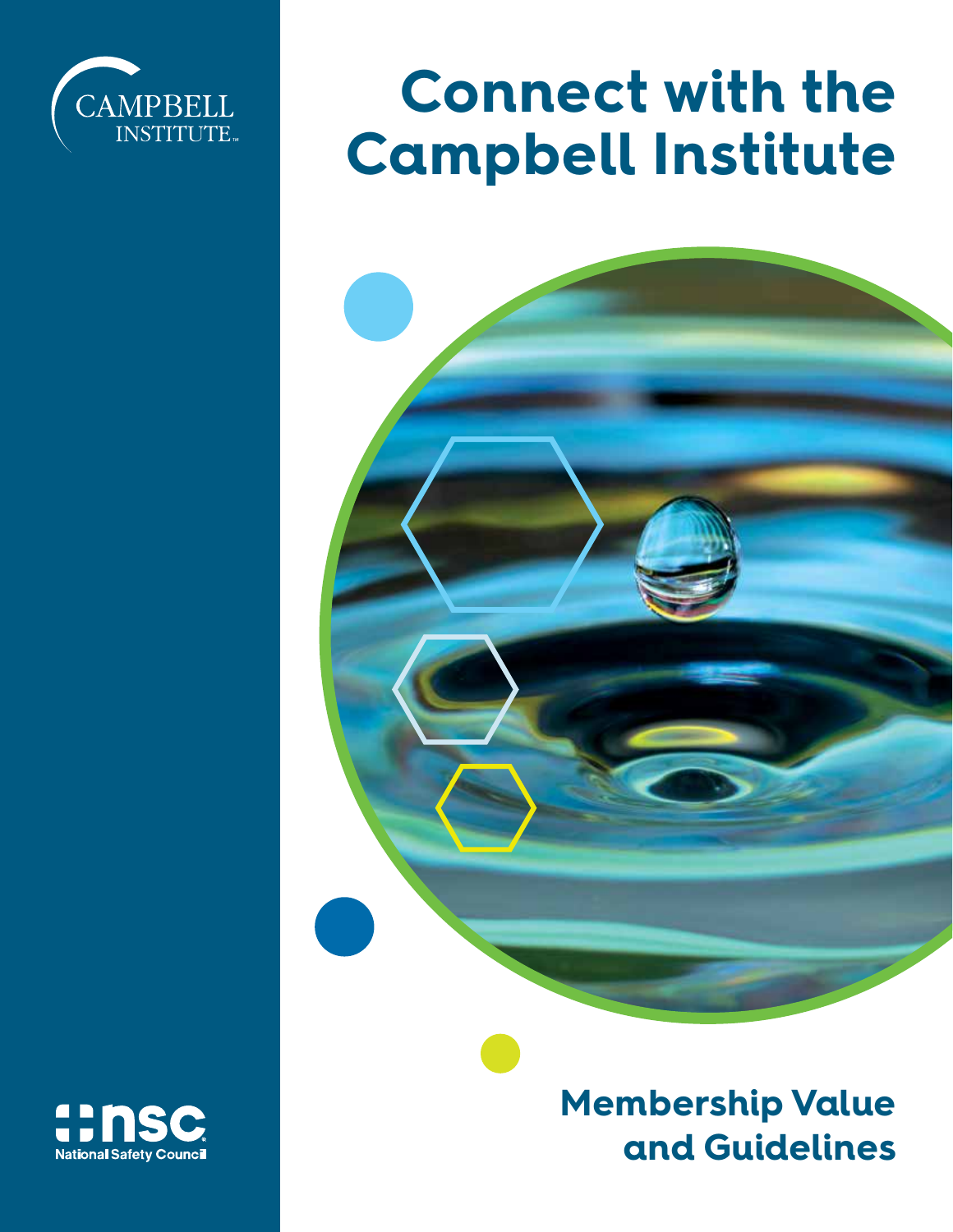## **Value**

Membership offers the unique opportunity to interact with organizations across industries to share best practices and connect with thought leaders worldwide.

### Networking and Benchmarking

Share, learn and build relationships with world-class organizations and individuals to advance environment, health and safety (EHS) and operational excellence in your business and around the globe.

### Knowledge and Improvement

Access a wealth of best practice resources to accelerate organizational performance and remain informed of emerging research and trends.

### Leadership and Participation

Guide the long-term strategy and work plan to address issues critical to your organization's success while impacting industry trends and saving lives worldwide.

### Visibility and Recognition

Gain recognition as a leader in EHS and operational excellence and influence best practices to increase brand recognition and prestige worldwide.

#### Events and Invitations

Join your peers at the most notable EHS events and keep your finger on the pulse of what matters most to you and your organization. Enjoy member-exclusive invitations to in-person and virtual events throughout the year.

## NSC Member Exclusive Benefits

Receive National Safety Council membership when you join the Institute. This membership affords you access to exclusive benefits including the award-winning Safety+Health® magazine, monthly e-newsletters, downloadable safety talks, posters and presentations, webinars, discounts on most NSC events and training, the NSC Library and so much more.

Visit **nsc.org/membership** for more information.

## **Engagement**

#### **Events**

Join us at our events throughout the year. Visit **thecampbellinstitute.org/events**.

- **The Future of EHS – Campbell Institute Symposium:** A ground-breaking event where attendees explore what lies ahead in the field of EHS
- **Member Exchange**: A benchmarking meeting dedicated to sharing best practices with fellow Institute members
- **Exchange:** A benchmarking meeting open to members and a select group of invited guests
- **The Campbell Institute Track at Congress:** An in-depth series focusing on emerging topics at the NSC Safety Congress & Expo

## **Participation**

- **Committees and Subcommittees:** Influence the overall strategy, focusing on cross-industry challenges and solutions
- **• Workgroups:** Participate in research and create leading-edge knowledge
- **• Discussion Groups:** Engage in peer to peer benchmarking on member-driven topics

## **Research**

Download all of our research. Visit **thecampbellinstitute.org/research.**

#### **Topics include:**

- Health and Wellbeing
- Leading Indicators
- Psychological Safety
- Serious Injury and Fatality Prevention
- Sustainability
- Training Effectiveness

## Additional Opportunities – Robert W. Campbell Award

The Campbell Award recognizes organizations for commendable leadership and excellence in integrating EHS management systems with business operations. Though membership is not required to apply, all high-performing organizations are encouraged to pursue this prestigious award. Visit **campbellaward.org** to learn more.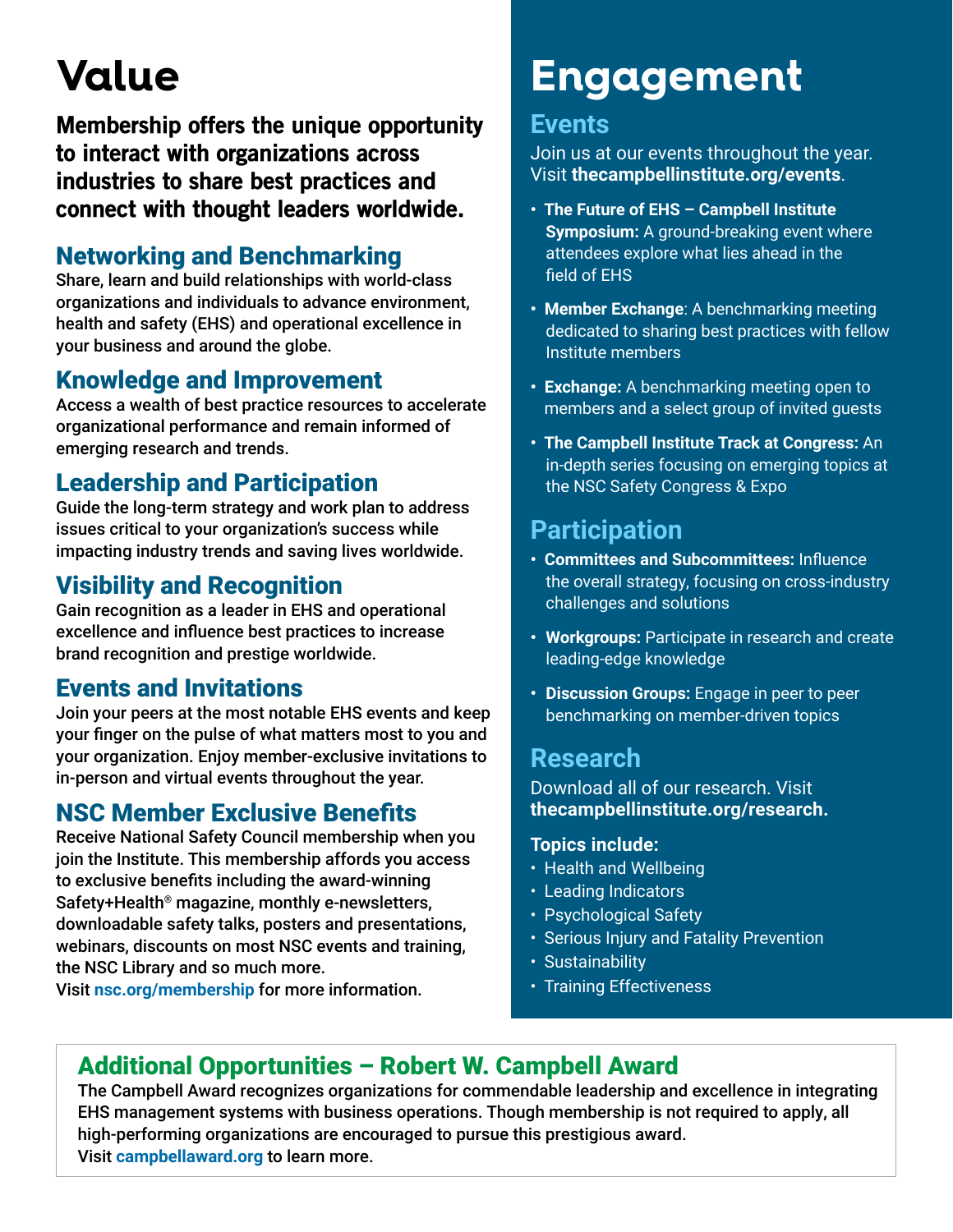## **Guidelines**

**The Campbell Institute engages with organizations dedicated to EHS management and are eager to share their successes. The following guidelines are used to evaluate organizations and can be used to self-assess before applying for membership. Strengths in some areas may offset weaknesses in others.**

### Leadership commitment to world-class EHS

Drives EHS excellence at all levels of their organization, including the C-suite

#### Integration of EHS and business management

Integrates systems across EHS with a focus on integration and alignment with business processes

### Strong performing EHS metrics

Outperforms the majority of their peers in traditional safety metrics and uses leading indicators to drive performance

#### Willingness to share successes and lessons learned

Shares best practices, successes and lessons learned with one another and the world at large

#### Strong environmental performance and understanding of sustainability

Excels in environmental performance and has an understanding of how sustainability is a competitive advantage

#### Robust and continuous improvement process

Understands EHS excellence is a journey rather than a destination and embraces robust continuous improvement

## **Expectations**

- **Maintain active participation in subcommittees and workgroups**
- **Share annual leading and lagging data**
- **Communicate serious incident information and resulting action plans**
- **Benchmark best practices with members**

**Membership is a three-year commitment. Annual dues are based on organizational revenue.**

**Under \$1 billion: \$20,000/year** 

**From \$1 to \$25 billion: \$40,000/year**

**Over \$25 billion: \$65,000/year**